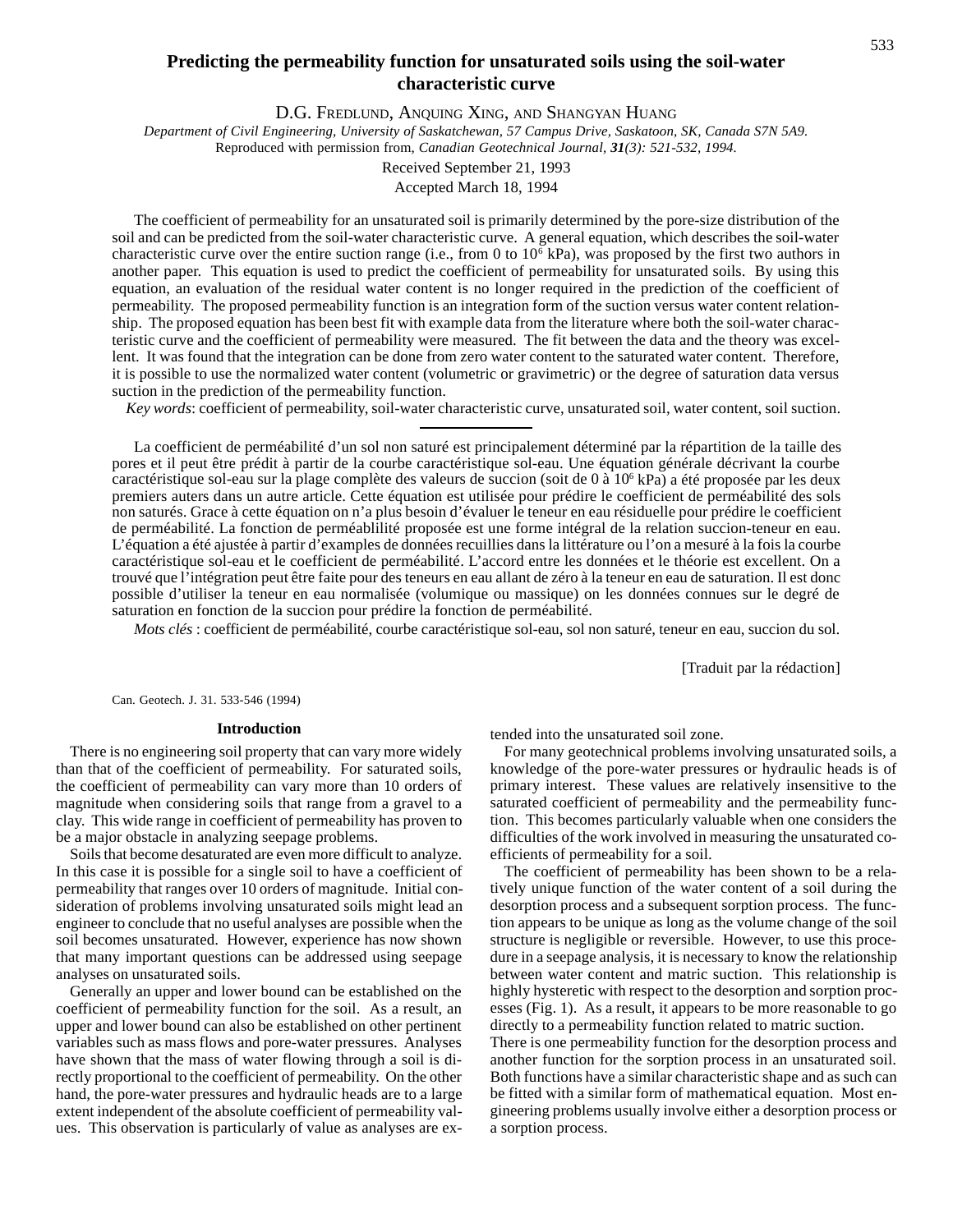

FIG 1. Typical Desorption and absorption curves for a silty soil.  $\theta_s$ , saturated volumetric water content;  $\theta_s$ .

Even in many cases where both desorption and sorption processes are involved, a single equation is appropriate for engineering purposes.

Numerous attempts have been made to predict empirically the permeability function for an unsaturated soil. These procedures make use of the saturated coefficient of permeability and the soilwater characteristic curve for the soil. As more precise equations have been developed for the soil-water characteristic curve, likewise, more reliable predictions have been made for the coefficient of permeability function.

This paper reviews the background of the empirical prediction of the coefficient of permeability function. Using the present knowledge of a mathematical relationship for the soil-water characteristic curve, a new permeability function is predicted. The theoretical basis for the permeability function is shown. The function is based on the entire soil-water characteristic curve (i.e., from saturation down to a water content of zero or a suction of  $10^6$  kPa) and assumes that the ease of water flow through the soil is a function of the amount of water in the soil matrix.

### **Definitions**

The coefficient of permeability *k* of an unsaturated soil is not a constant. The coefficient of permeability depends on the volumetric water content  $\theta$ , which, in turn, depends upon the soil suction, ψ. The soil suction may be either the matric suction of the soil, (i.e.,  $u_a$ - $u_w$ , where  $u_a$  is pore-air pressure, and  $u_w$  is pore-water pressure), or the total suction (i.e., matric plus osmotic suctions). Soil suction is one of the two stress state variables that control the behaviour of unsaturated soils. Therefore, it is suggested that the term "permeability function for unsaturated soils" be used to represent the relationship between the coefficient of permeability and soil suction. When the coefficient of permeability at any soil suction,  $k(\Psi)$ , is referenced to the saturated coefficient of permeability  $k_s$ , the relative coefficient of permeability,  $k_r(\Psi)$ , can be written as follows:

**Table 1.** Empirical equations for the unsaturated coefficient of permeability *k*(θ).

| Function                                                                                           | Reference                        |
|----------------------------------------------------------------------------------------------------|----------------------------------|
| $k_r = \Theta^n$ , where $\Theta = (\theta - \theta_r) / (\theta_s - \theta_r)$ ,<br>and $n = 3.5$ | Averjanov<br>(1950)              |
| $k = k_s \left(\frac{\theta}{\theta_s}\right)^n$                                                   | Campbell (1973)                  |
| $k = k_s \exp[\alpha(\theta - \theta_s)]$                                                          | Davidson et<br><i>al.</i> (1969) |

$$
[1] \quad k_r(\psi) = \frac{k(\psi)}{k_s}
$$

The relative coefficient of permeability as a function of volumetric water content,  $k_r(\theta)$ , can be defined similarly. The relative coefficient of permeability,  $(k_r(\psi))$  or  $k_r(\theta)$ ), is a scalar function. The volumetric water content,  $\theta$ , can be used in its normalized form, which is also referred to as the relative degree of saturation:

$$
\begin{bmatrix} 2 & \Theta = \frac{\theta - \theta_r}{\theta_s - \theta_r} \end{bmatrix}
$$

where:

 $\Theta$ = the nomalized volumetric water content or relative degree of saturation,

- $\theta_s$  = the saturated volumetric water content, and
- $\theta_r$  = the residual volumetric water content.

Degree of saturation, *S*, which indicates the percentage of the voids filled with water, is often used in place of the normalized water content, Θ.

#### **Literature review**

There are two approaches to obtain the permeability function of an unsaturated soil: (i) empirical equations, and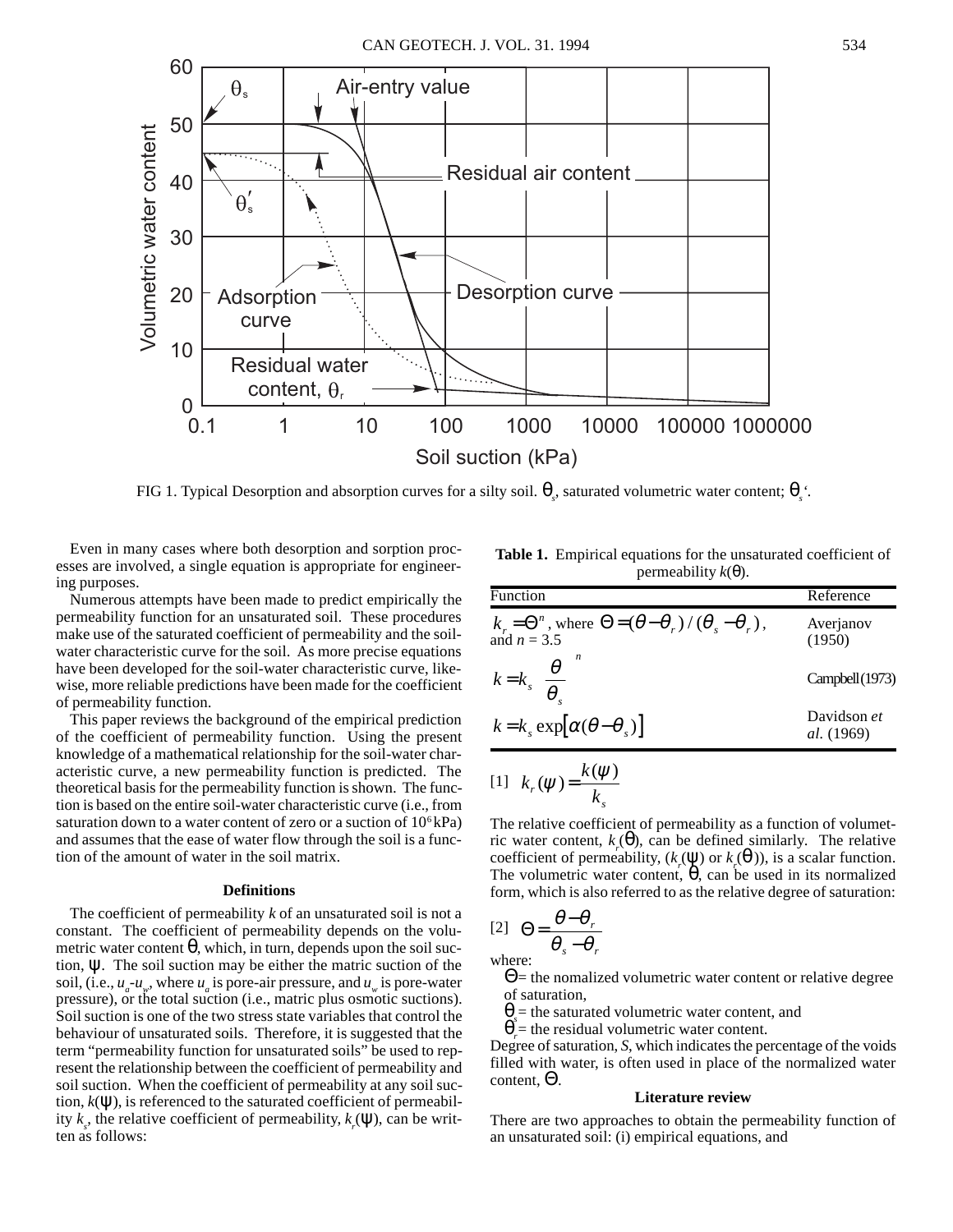**Table 2.** Empirical equations for the unsaturated coefficient of permeability *k*(ψ).

| Function                                                                                    | Reference               |  |  |  |  |
|---------------------------------------------------------------------------------------------|-------------------------|--|--|--|--|
| $k = k_s$ , for $\psi \leq \psi_{\text{new}}$                                               | Brooks and Corey (1964) |  |  |  |  |
| $k_r = (\psi / \psi_{\text{new}})^{-n}$ for $\psi \ge \psi_{\text{new}}$                    |                         |  |  |  |  |
| $k_{r} = \exp(-\alpha \psi)$                                                                | Gardner (1958)          |  |  |  |  |
| $k = k_s / (a \psi^n + 1)$                                                                  |                         |  |  |  |  |
| $k = a \psi + b$                                                                            | Richards (1931)         |  |  |  |  |
| $k = k_s$ for $\psi \leq \psi_{\text{new}}$                                                 | Rijtema (1965)          |  |  |  |  |
| $k_r = \exp[-\alpha(\psi - \psi_{\text{aev}})]$ for $\psi_{\text{aev}} \le \psi \le \psi_1$ |                         |  |  |  |  |
| $k = k_1 \left(\frac{\psi}{\psi_1}\right)^{-n}$ for $\psi > \psi_1$                         |                         |  |  |  |  |
| $k = \alpha w^{-n}$                                                                         | Wind (1955)             |  |  |  |  |

Notes:  $\Psi_i$  is the residual soil suction (i.e.,  $\Psi_i$ ), and  $k_i$  is the coefficient of permeability at  $\Psi = \Psi_i$ .

 (ii) statistical models. Several measured permeability data are required to use an empirical equation. A statistical model can be used to predict the permeability function when the saturated coefficient of permeability,  $k<sub>s</sub>$ , and the soil-water characteristic curve are available.

#### *Empirical equations*

Several empirical equations for the permeability function of unsaturated soils are listed in Tables 1 and 2. These equations can be used in engineering practice when measured data are available for the relationship between the coefficient of permeability and suction,  $k(\Psi)$ , or for the relationship between the coefficient of permeability and the water content,  $k(\theta)$ . The smallest number of measured points required to use one of the permeability equations in Tables 1 and 2 is equal to the number of fitting parameters in the adopted equation. When the number of measurements exceeds the number of the fitting parameters, a curve-fitting procedure can be applied to determine the fitting parameters. This approach allows a closed-form analytical solution for unsaturated flow problems.

#### *Statistical models*

Statistical models have also been used to determine the permeability function for an unsaturated soil using the characteristics of the soil-water characteristic curve. This approach is based on the fact that both the permeability function and the soil-water characteristic curve are primarily determined by the pore-size distribution of the soil under consideration. Figure 2 shows a typical soilwater characteristic curve for a sandy loam and its permeability function. Based on the pore-size distribution, Burdine (1953) proposed the following equation for the relative coefficient of permeability: θ

$$
\begin{array}{ll}\n\text{a} & \int_{\theta}^{\theta} \frac{d\theta}{\sqrt{v^2(\theta)}} \\
\text{[3]} & k_r(\theta) = \frac{k(\theta)}{k_s} = \Theta^q \frac{\int_{\theta}^{\theta} \frac{d\theta}{\sqrt{v^2(\theta)}}}{\int_{\theta_r}^{\theta} \frac{d\theta}{\sqrt{v^2(\theta)}}}\n\end{array}
$$

where:  $q = 2$ . The square of the normalized water content was used to account for tortuosity. This model is significantly more accurate than the same equation without the correction factor,  $\theta$ <sup>*q*</sup>.

Childs and Collis-George (1950) proposed a model for predicting the coefficient of permeability based on the random variation of pore size. This model was improved by Marshall (1958) and further modified by Kunze *et al.* (1968). The calculations are performed by dividing the relation between volumetric water content and suction into *n* equal water-content increments (Fig. 3). The following permeability function has been slightly modified to use SI units and matric suction instead of pore-water pressure head:

[4] 
$$
k(\theta_i) = \frac{k_s}{k_s} \frac{T_s^2 \rho_w g}{2\mu_w} \frac{\theta_s^p}{n^2} \sum_{j=i}^m [(2j+1-2i)\psi_j^{-2}];
$$
  
 $i = 1, 2, ..., m$ 

where:

 $k(\theta)$  is calculated coefficient of permeability for a specified volumetric water content  $\theta$ , corresponding to the *i*-th interval, *i* is the interval number that increases with decreasing water content (for example, *i*=1 identifies the first interval that closely corresponds to the saturated water content  $\theta_s$ , and *i*=*m* identifies the last interval corresponding to the lowest water content  $\theta_L$ , on the experimental soil-water characteristic curve),

*j is a*counter from *i* to *m*,

 $k<sub>s</sub>$  is the calculated saturated coefficient of permeability,

 $T<sub>s</sub>$  is the surface tension of water,

 $\rho_w$  is the water density,

*g* is the gravitational acceleration,

 $\mu_{w}$  is the absolute viscosity of water,

*p* is a constant that accounts for the interaction of pores of various sizes,

*m* is the total number of intervals between the saturated volumetric water content  $\theta_{\textit{s}}$  and the lowest water content  $\theta_{\textit{L}}$  on the experimental soil-water characteristic curve,

*n* is the total number of intervals computed between the saturated volumetric water content  $\theta_{\hat{\xi}}$  and zero volumetric water content (i.e.,  $\theta = 0$ ) (Note:  $n = m \left[ \theta_s / (\theta_s - \theta_l) \right]$ ,  $m \le n$  and  $m = n$ , when  $\theta_{\iota} = 0$ ), and,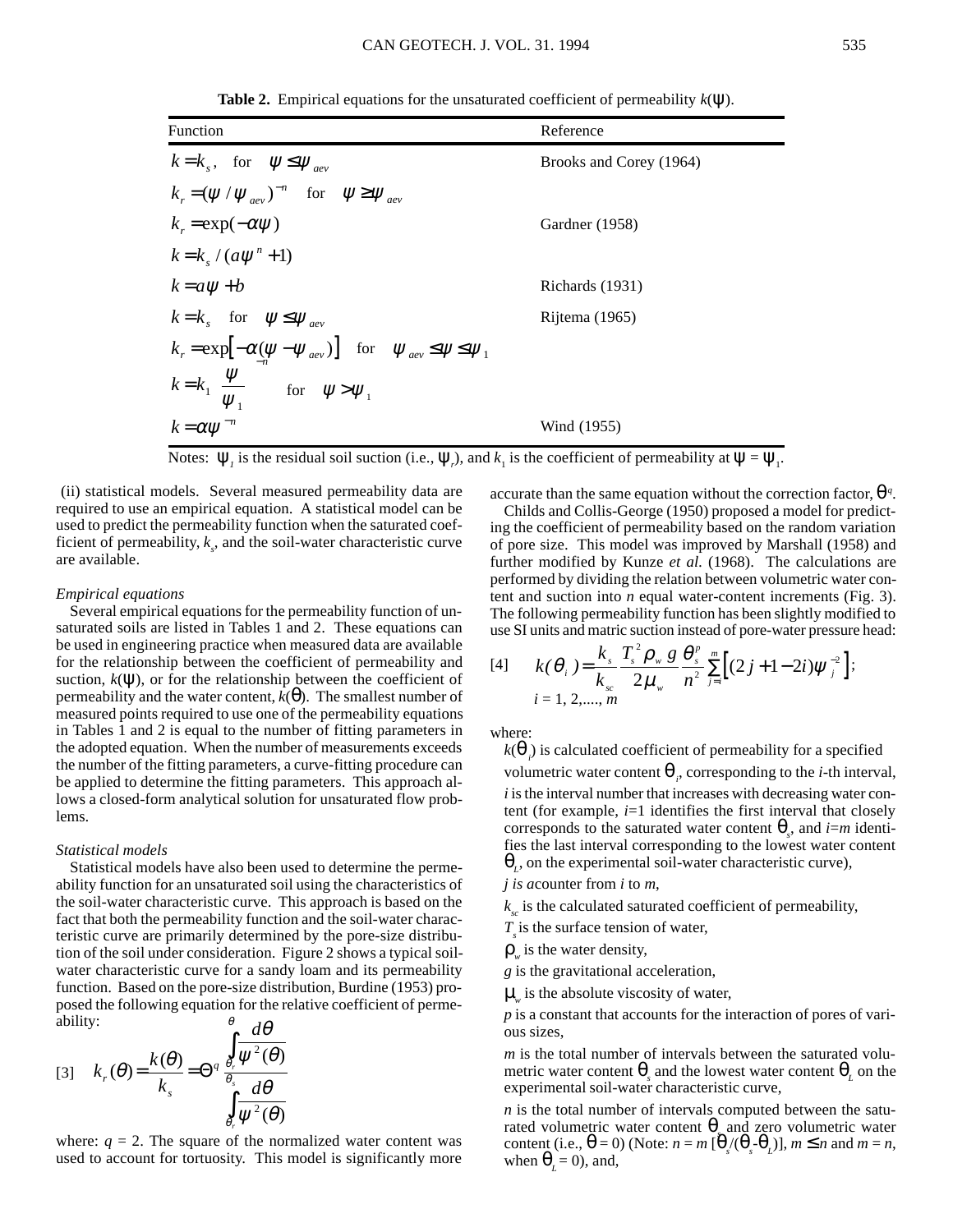

**Fig. 2.** Typical soil-water characteristic curve and permeability function for a silty soil.



**Fig. 3.** Typical soil-water characteristic curve for predicting the permeability function.  $\theta_j$ , midpoint of the *j*-th water content interval;  $\Psi_j$ , suction corresponding to  $\theta_j$ .

ψ*j* is the suction (kPa) corresponding to the midpoint of the *j-*th interval (Fig. 3).

The calculation of the coefficient of permeability,  $k(\theta_i)$ , at a specific volumetric water content,  $\theta_i$ , involves the summation of the suction values that correspond to the water contents at and below  $\theta_i$ . The matching factor,  $(k_s / k_{sc})$ , based an the saturated coefficient of permeability, is necessary to provide a more accurate fit for the unsaturated coefficient of permeability. The shape of the permeability function is determined by the terms inside the summation-sign portion of the equation which, in turn, are obtained from the soil-water characteristic curve.

Mualem (1976*a*) analyzed a conceptual model of a porous medium similar to that of the Childs and Collis-George (1950) model and derived the following equation for predicting the coefficient of permeability:

$$
[5] \qquad k_r(\theta) = \Theta^q \left( \int_{\theta_r}^{\theta} \frac{d\theta}{\psi(\theta)} \right)^2
$$

$$
\left( \int_{\theta_r}^{\theta} \frac{d\theta}{\psi(\theta)} \right)^2
$$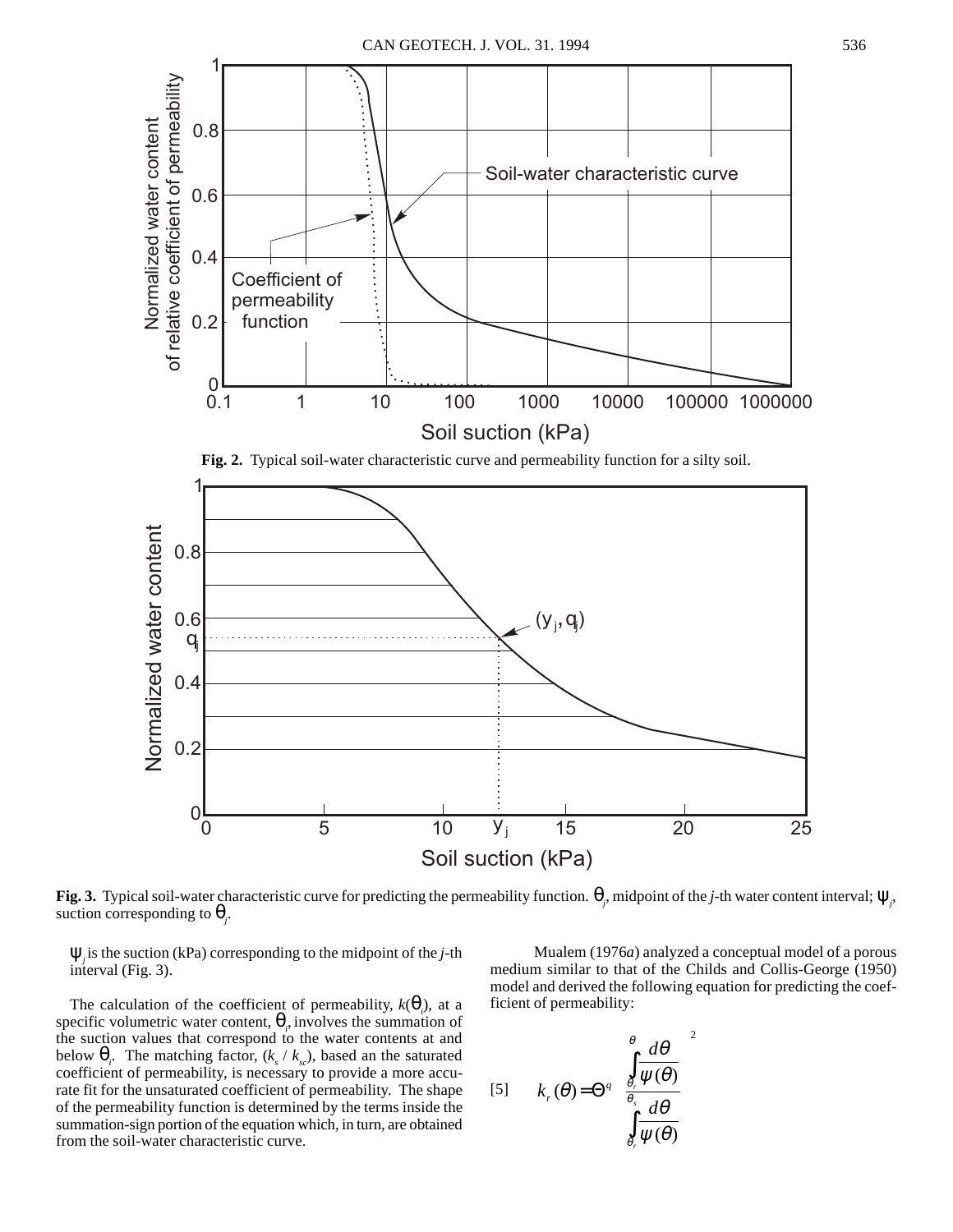where:  $q = 0.5$ . The value of *q* depends on the specific soil-fluid properties, and thus may vary considerably for different soils. Based on the permeability data of 45 soils, Mualem (1976*a*) found that the optimal value of *q* was 0.5.

When using a statistical model, soil suction has to be expressed as a function of volumetric water content. The integrations are performed along the volumetric water content axis and the permeability is expressed as a function of volumetric water content. Van Genuchten (1980) proposed an equation for the soil-water characteristic curve. By substituting his equation into the statistical models proposed by Burdine (1953) and Mualem (1976*a*) (i.e., Eqs. [3] and [5]), van Genuchten (1980) derived closed-form expressions for the permeability function.

## **Theory and computational formula**

Both Eqs. [3] and [5] contain a correction factor, Θ*<sup>q</sup>* , which depends upon the properties of the soil under consideration. This paper uses Eq. [4] for the prediction of the coefficient of permeability of unsaturated soils, since it was proven to give satisfactory predictions. It is assumed, throughout this paper, that the volume change of the soil structure is negligible. Equation [4] can be expressed in the form of an integration as follows:

$$
[6] \qquad k(\theta) = \frac{k_s}{k_{sc}} \frac{T_s^2 \rho_w g \theta_s^p}{\mu_w} \int_{\theta_L}^{\theta} \frac{\theta - x}{\psi^2(x)} dx
$$

where:

 $\Psi$  is soil suction which is given as a function of volumetric water content  $\theta$ , and

*x* is a dummy variable of integration representing water content. Equation [4] can also be expressed in the form of a relative coefficient of permeability,  $k_r(\hat{\theta}_i)$ , as follows:

θ

[7] 
$$
k_r(\theta_i) = \sum_{j=i}^m \frac{2(j-i)+1}{\psi_j^2} / \sum_{j=i}^m \frac{2j-1}{\psi_j^2}
$$

The integration form of Eq. [7] is as follows:

$$
[8] \qquad k_r(\theta) = \int_{\theta_L}^{\theta} \frac{\theta - x}{\psi^2(x)} dx \Bigg/ \int_{\theta_L}^{\theta_s} \frac{\theta_s - x}{\psi^2(x)} dx
$$

The residual volumetric water content,  $\theta_r$ , is the water content below which a large increase in suction is required to remove additional water. The residual water content can generally be observed as a break in the soil-water characteristic curve. It is commonly assumed that the coefficient of permeability of a soil is essentially zero when its water content is below the residual water content. Kunze *et al.* (1968) investigated the effect of using a partial soil-water characteristic curve for the prediction of coefficient of permeability. It was concluded that the accuracy of the prediction is significantly improved when the complete soil-water characteristic curve is used namely when the condition,

$$
[9] \qquad \theta = \theta_r, \qquad k_r = 0
$$

is realistically prescribed. The integration in Eq. [8], therefore, should be carried out in the interval  $\tilde{\theta}_r$  to  $\theta_s$  instead of the interval  $\theta$ <sup>*L*</sup> to  $\theta$ <sub>*s*</sub>:

$$
[10] \quad k_r(\theta) = \int_{\theta_r}^{\theta} \frac{\theta - x}{\psi^2(x)} dx \bigg/ \int_{\theta_r}^{\theta_s} \frac{\theta_s - x}{\psi^2(x)} dx
$$

Although all models for the relative coefficient of permeability  $k_r$  (i.e., Eqs. [3], [5], and [10]) require a knowledge of the residual water content, soil-water characteristic curves are rarely measured over their entire range of water content. Brooks and Corey (1964), Mualem (1976*a*, *b*), and van Genuchten (1980) suggest different methods for the extrapolation of the measured soil-water characteristic data and the determination of the residual water content. The conventional procedure for the prediction of the coefficient of permeability using Eq. [10] consists of two steps. First, the residual water content of the soil under consideration is estimated from the experimental data. Then, the measured soil-water characteristic data are fitted by a mathematical equation in the interval  $\theta_r$  to  $\theta_s$ , and the integrations are evaluated using the best-fit curve. A generally accepted procedure for determining the residual water content does not appear to exist. It would be an asset to predict the coefficient of permeability without having to estimate the residual water content.

The total suction corresponding to zero water content is essentially the same for all types of soils. This value is about  $10<sup>6</sup>$  kPa and has been supported experimentally by results of tests on a variety of soils (Croney and Coleman 1961) and by thermodynamic considerations (Richards 1965). A general equation describing the soil-water characteristic curve over the entire suction range (i.e., 0 to 10<sup>6</sup> kPa) was proposed by Fredlund and Xing (1994):

$$
[11] \quad \theta = C(\psi) \frac{\theta_s}{\left\{\ln\left[e + (\psi / a)^n\right]\right\}^m}
$$

where:

e is the natural number, 2.71828,

*a* is approximately the air-entry value of the soil,

*n* is a parameter that controls the slope at the inflection point in the soil-water characteristic curve,

*m* is a parameter that is related to the residual water content, and  $C(\Psi)$  is a correcting function defined as

$$
C(\psi) = 1 - \frac{\ln\left(1 + \frac{\psi}{C_r}\right)}{\ln(1 + 1000000/C_r)}
$$

where  $C_i$  is a constant related to the matric suction corresponding to the residual water content  $\theta_r$  (Fredlund and Xing 1994). A typical value for residual suction is about 1500 kPa. Equation [11] fits the experimental data well in the entire suction range from 0 to 10<sup>6</sup> kPa (Fredlund and Xing 1994).

To calculate the coefficient of permeability using Eqs. [10] and [11], it is convenient to perform the integration along the soil suction axis. Equation [10] can be transformed into the following form:

[12]
$$
\int_{k_r(\psi)=\psi}^{\psi_f} \frac{\theta(y)-\theta(\psi)}{y^2} \theta'(y) dy
$$
\n
$$
\int_{\psi_{acc}}^{\psi_f} \frac{\theta(y)-\theta_s}{y^2} \theta'(y) dy
$$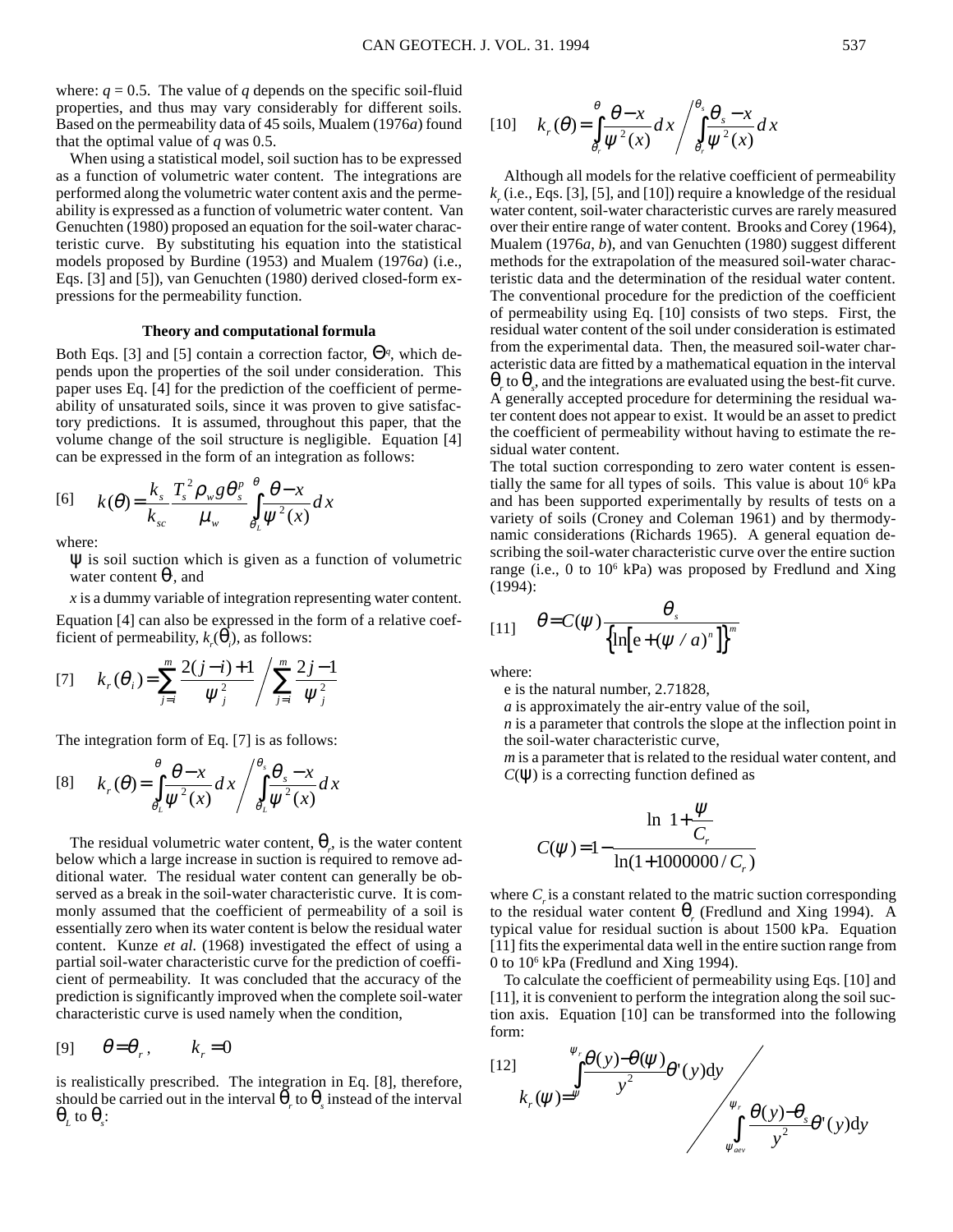**Table 3.** Soil properties and fitting parameters of Eq. [11] for the example soils.

| Soil type               | θ     | $k_{\rm A}$ x 10 <sup>-6</sup><br>(m/s) | a    | n     | m    | C     |
|-------------------------|-------|-----------------------------------------|------|-------|------|-------|
| Touchet silt loam (GE3) | 0.43  |                                         | 8.34 | 9.90  | 0.44 | 30.0  |
| Columbia sandy loam     | 0.458 |                                         | 6.01 | 11.86 | 0.36 | 30.0  |
| Yolo light clay         | 0.375 | 0.123                                   | 2.70 | 2.05  | 0.36 | 100.0 |
| Guelph loam             |       |                                         |      |       |      |       |
| drying                  | 0.52  | 3.917                                   | 5.61 | 2.24  | 0.40 | 300.0 |
| wetting                 | 0.43  |                                         | 3.12 | 4.86  | 0.23 | 100.0 |
| Superstition sand       |       | 18.3                                    | 2.77 | 11.20 | 0.45 | 300.0 |

where:

 $\Psi_{\text{env}}$  is the air-entry value of the soil under consideration (i.e., the suction where air starts to enter the largest pores in the soil),  $\Psi_r$  is the suction corresponding to the residual water content  $\theta_r$ , *y* is a dummy variable of integration representing suction, and  $\theta$  ' is the derivative of Eq.[11].

Since Eq. [11] fits the experimental data over the entire suction range, the integrations in Eq. [12] can be performed from ψ*aev* to 10<sup>6</sup> for all types of soils. This greatly simplifies the prediction procedure for the coefficient of permeability, since the residual value  $(\theta_r$  or  $\psi_r$ ) does not have to be determined experimentally for each soil.

To avoid the numerical difficulties of performing the integration over the soil suction range from  $\Psi_{\text{new}}$  to 10<sup>6</sup> kPa, it is more convenient to perform the integration on a logarithmic scale. Therefore, the following variation of Eq. [12] is preferred:

[13]
$$
k_r(\psi) = \frac{\int_{\ln(\Psi)}^{b} \frac{\theta(e^y) - \theta(\psi)}{e^y} \theta'(e^y) dy}{\int_{\ln(\Psi_{\text{new}})}^{b} \frac{\theta(e^y) - \theta_s}{e^y} \theta'(e^y) dy}
$$

where:

 $b = ln(1000000)$ , and

*y* is a dummy variable of integration representing the logarithm of integration.

When the soil-water characteristic curve is considered over the entire suction range, volumetric water content is referenced to zero water content (otherwise, the normalized water content becomes negative if  $\theta$  is less than  $\theta$   $\theta$ . In this case, the normalized volumetric water content is equivalent to the degree of saturation, provided that the volume change of the soil structure is negligible:

$$
\begin{bmatrix} 14 & \Theta = \frac{\theta}{\theta_s} = \frac{V_w / V_t}{V_v / V_t} = \frac{V_w}{V_v} = S \end{bmatrix}
$$

where:

*V* is the volume of water in the soil specimen,

 $V_{\mu}$  is the volume of void in the soil specimen, and

 $V<sub>t</sub>$  is the total volume of the soil specimen.

Similarly, if the gravimetric water content *w* is referenced to zero water content, the normalized gravimetric water content *W* can be written as follows:

$$
\begin{aligned} \text{[15]} \quad W &= \frac{W}{W_s} = \frac{W_w \, / \, W_p}{W_{ws} \, / \, W_p} = \frac{W_w}{W_{ws}} = \frac{V_w \, \gamma_w}{V_v \, \gamma_w} = \frac{V_w}{V_v} = S\\ \text{where:} \end{aligned}
$$

 $w<sub>s</sub>$  is the saturated gravimetric water content,

*W* is the weight of water,

 $W_{n}$  is the weight of soil particles,

*W<sub>ws</sub>* is the weight of water when the soil is at saturation. and

 $\gamma_w$  is the specific weight of water.

Equations [14] a [15] indicate that the normalized (gravimetric or volumetric) water content is identical to the degree of saturation when referenced to zero water content and the volume change of the soil structure is negligible. Therefore Eq. [13] is valid for any of the three water-content variables, (i.e., volumetric water content, gravimetric water content, or degree of saturation) if the soilwater characteristic curve is described by Eq. [11].

Numerical results and comparisons with experimental data

Numerical integration using [13] has been incorporated into a curve-fitting program (written in C language) called CFVIEW. The program first determines the four parameters  $a$ ,  $n$ ,  $m$ , and  $C_r$  in Eq. [11] through use of a non-linear least squares routine. With the soil-water characteristic curve known, the program then calculates the permeability function using Eq. [13]. The procedure of numerical integration for Eq. [13] is listed in the Appendix. The best-fit analysis is done on the suction versus water-content data. None of the residual values  $\theta_{r}$ , and  $C_{r}$  is explicitly required during the curve fitting procedure. The detailed non-linear curve-fitting algorithm was outlined by Fredlund and Xing (1994). Comparisons are given in this section of the paper between measured and predicted coefficient of permeability curves for five soils. The soil properties and values of the fitting parameters for Eq. [11] for each soil are listed in Table 3.

Figure 4 shows a best-fit curve to the experimental data for Touchet silt loam (GE3) from Brooks and Corey (1964). The predicted coefficient of permeability based on the best fit curve in Fig. 4 is compared with the measured permeability data in Fig. 5. The predicted curve is close to the measured permeability data. Results obtained for Columbia sandy loam (Brooks and Corey 1964) are presented in Figs. 6 and 7. Good predictions of the relative coefficient of permeability are obtained.

A best-fit curve to the experimental data for Superstition sand (Richards 1952) is shown in Fig. 8. The relative coefficient of permeability predicted based on its soil-water characteristic curve is shown in Fig. 9. It can be seen that the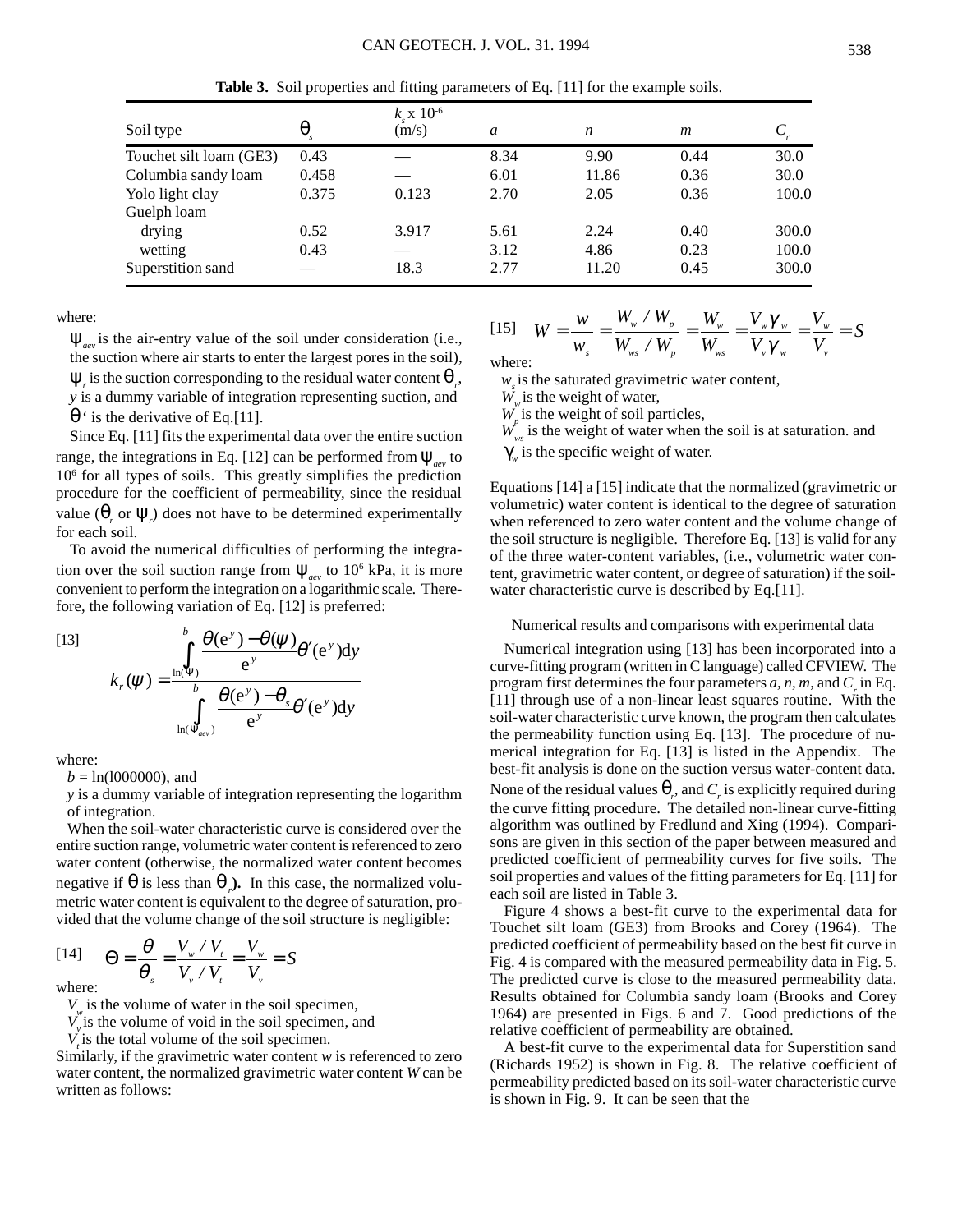

**Fig. 4.** Best-fit curve to the experimental data for Touchet silt loam (GE3) (data from Brooks and Corey 1964).



**Fig. 5.** Comparison of the predicted relative coefficient of permeability with the measured data for Touchet silt loam (GE3) (data from Brooks and Corey 1964).

prediction of the relative coefficient of permeability becomes less accurate as the soil suction increases. This poor prediction can be traced back to the poor fit to the experimental data as shown in Fig. 8. The poor fit to the experimental data is partially caused by the limitation of the curve-fitting program. A minor modification to the curve-fitting program gives a better fit of the experimental data. The improved best-fit curve to the experimental soil-water characteristic data for the Superstition sand

is shown in Fig. 10. Compared with the results shown in Fig. 9, the prediction based on the improved best-fit curve is considerably more accurate, as shown in Fig. 11. Therefore, a good description of the experimental soil-water characteristic data is essential to obtain an accurate prediction of the coefficient of permeability.

The results for Yolo light clay (Moore 1939) are presented in Figs. 12 and 13. The predicted permeability is close to the measured data when the soil suction is less than 4 kPa.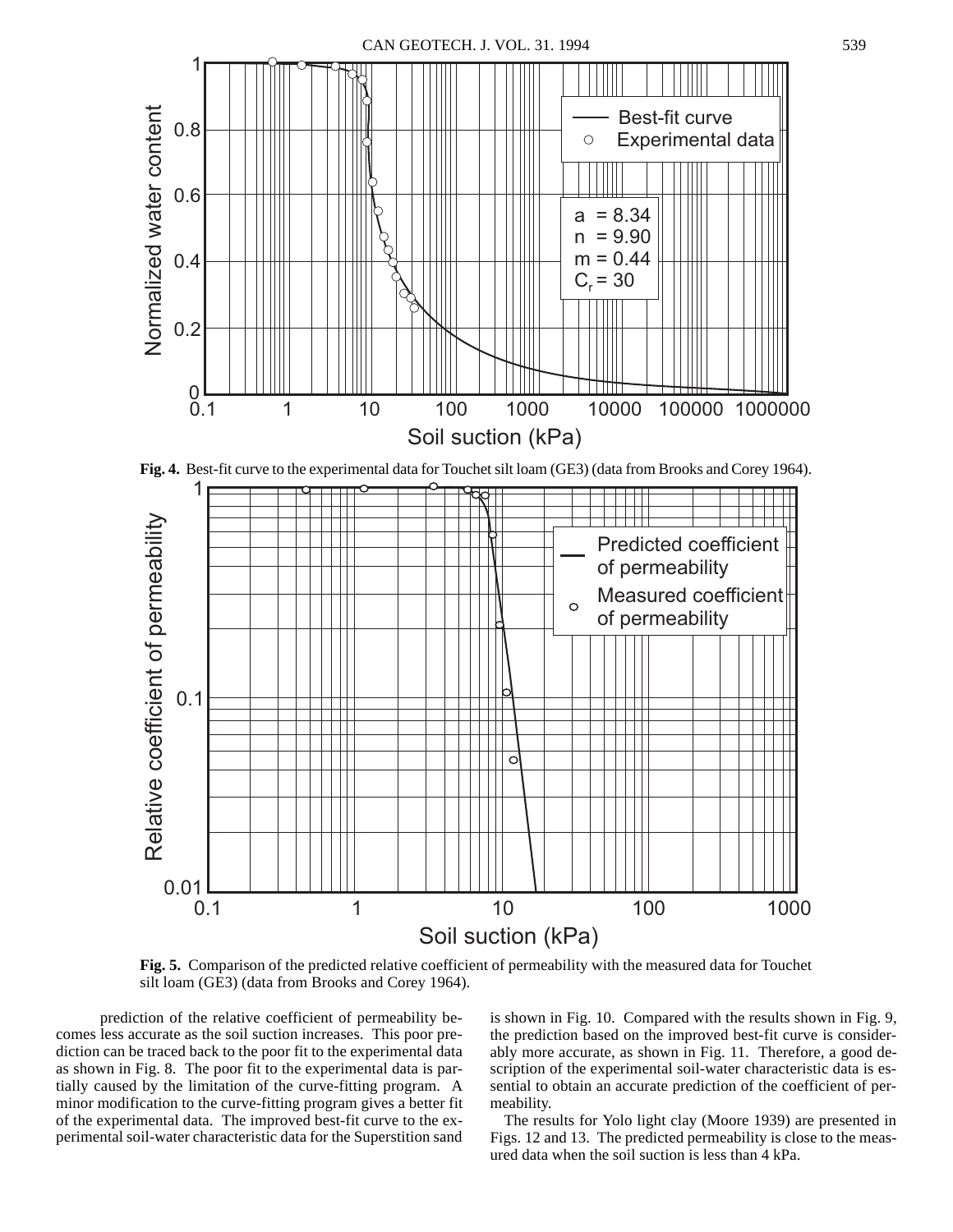

**Fig. 6.** Best-fit curve to the experimental data for Columbia sandy loam (data from Brooks and Corey 1964).



**Fig. 7.** Comparison of the predicted relative coefficient of permeability with the measured data for Columbia sandy loam (data from Brooks and Corey 1964).

It would appear that there may have been errors involved in the measured permeability data when the suction was greater than 4 kPa. The prediction of coefficient of permeability for clayey soils is generally less accurate than that for sandy soils.

 $\theta(\Psi)$  plane, the  $k(\theta)$  hysteresis is much less significant. Therefore, in most cases, only one branch (normally the drying branch) is used in the calculation of permeability.

Results for Guelph loam (Elrick and Bowman 1964) are shown in Figs. 14 and 15. This is an example in which hysteresis is present in the soil-water characteristic curve. As shown by the results, although a considerable hysteresis loop is observed in the

## **Summary of fit between theory and data**

All the experimental soil-water characteristic data used in this paper are in the low suction range. Equation [11] is not only used to fit the experimental data in the low suction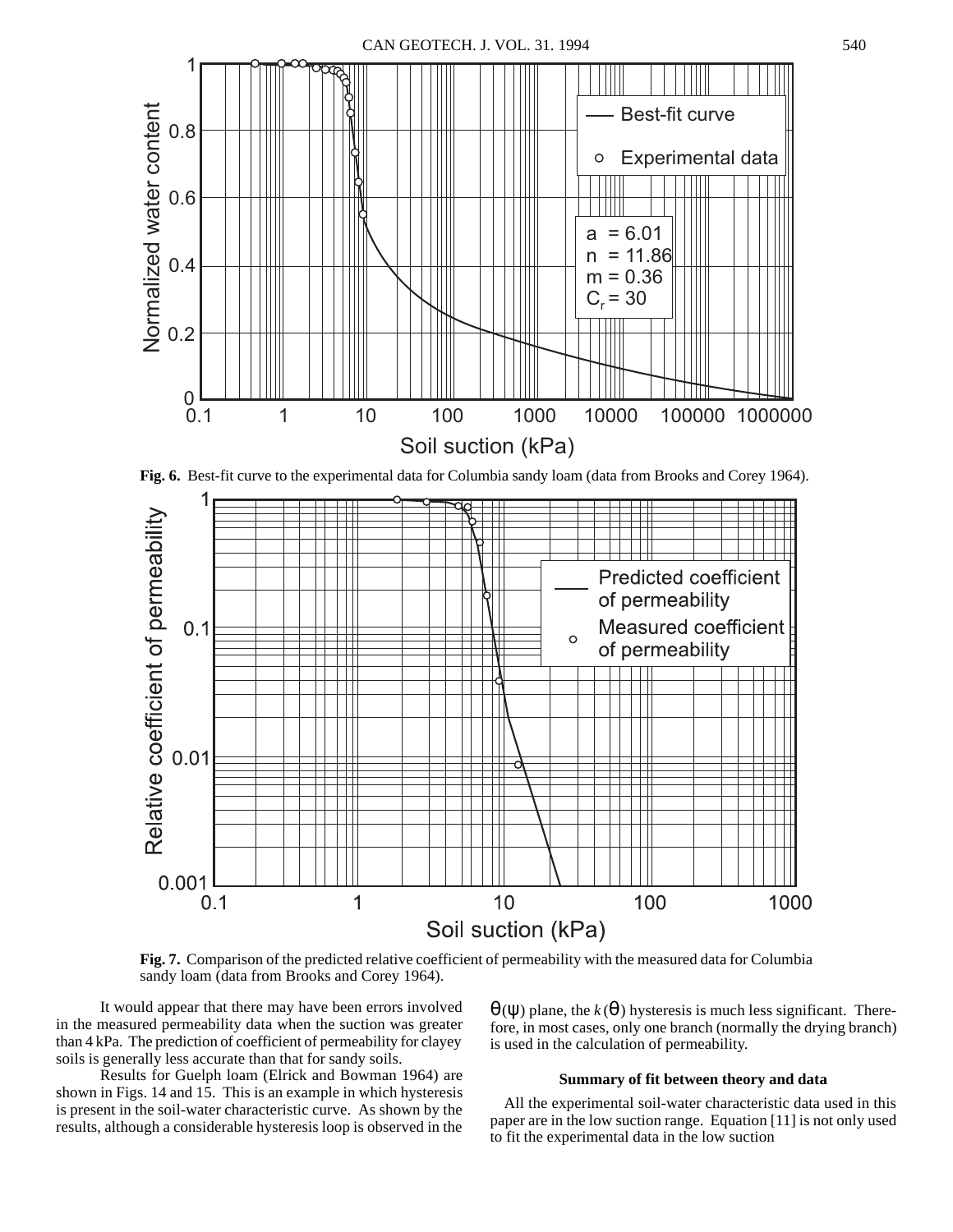

**Fig. 8. .** Best-fit curve to the experimental data for Superstition sand (data from Richards 1952).



**Fig. 9.** Comparison of the measured data with the predicted relative coefficient of permeability using the best-fit curve in Fig. 8 (data from Richards 1952).

range, but also to estimate the soil-water characteristic behavior in the high suction range. By so doing, it is no longer necessary to estimate the residual volumetric water content  $\theta_r$  for each soil when predicting the coefficient of permeability. Since reasonable predictions of the coefficient of permeability are obtained in all the cases studied in this paper, Eq. [11] gives a satisfactory description of the soil-water characteristic curve, which can then be used in the prediction of the coefficient of permeability. It is recommended, however, that

the soil-water characteristic curve also be measured in the high suction range whenever possible, in order to increase the accuracy in the prediction of the coefficient of permeability.

The accuracy of the prediction of the coefficient of permeability depends not only on the closeness of the best-fit curve to the experimental soil-water characteristic data, but also on the precision of the model adopted. As concluded by Mualem (1986), there is no single model that fits every soil. The proposed models have been found to be most satisfactory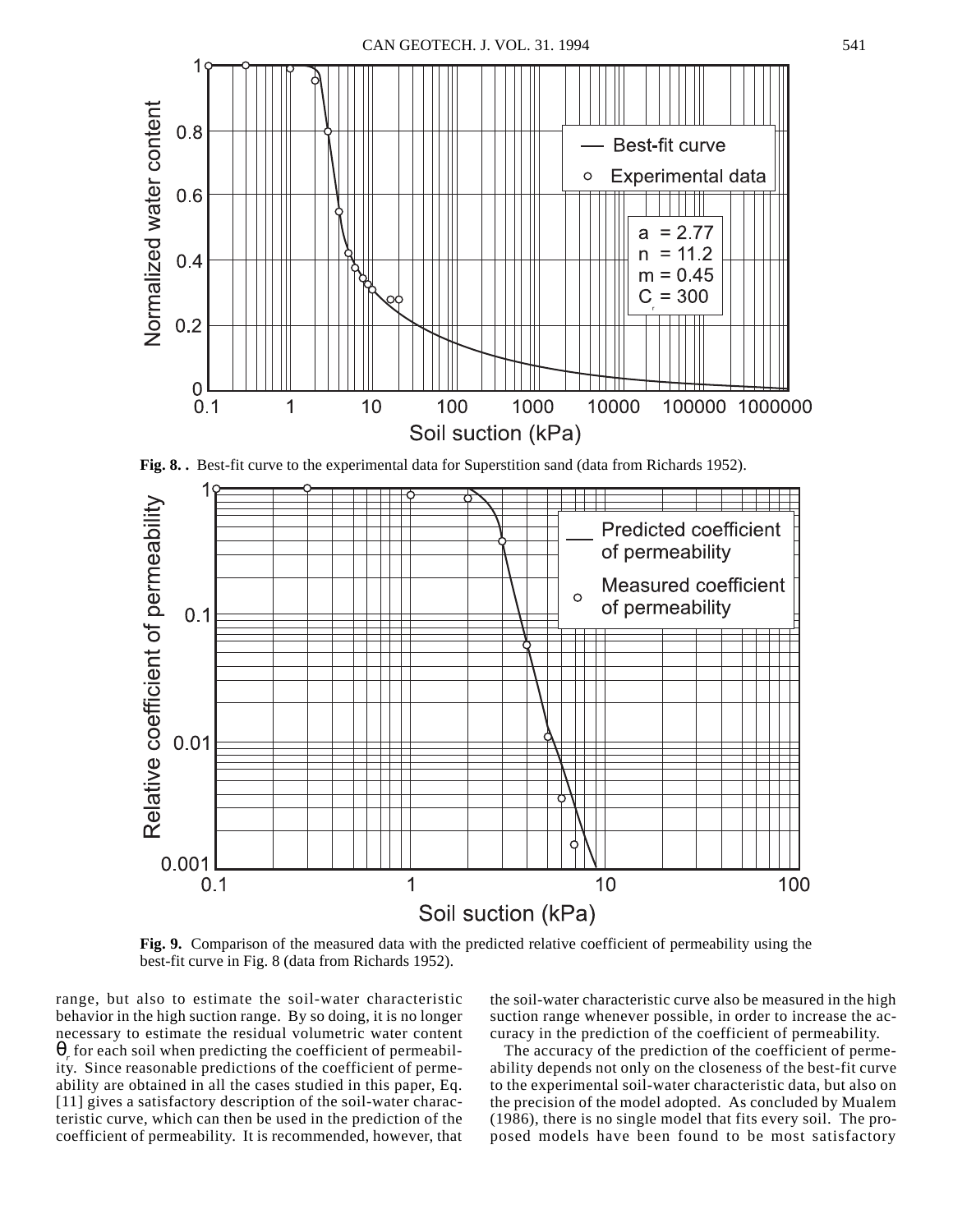

**Fig. 10.** Improved best-fit curve to the experimental data shown in Fig. 8.



**Fig. 11.** Comparison of the measured data with the predicted relative coefficient of permeability using the improved best-fit curve in Fig. 10.

for sandy soils, whereas agreement with experimental data is often unsatisfactory for fine-grained soils. The flexibility of Eq. [13] can be increased by multiplying the equation by a correction factor, Θ*<sup>q</sup>* . The correction factor takes into account the tortuosity (Mualem 1986). More accurate predictions can be obtained by using the following modification of Eq. [13]:

[16]  

$$
k_r(\psi) = \Theta^q(\psi) \frac{\int_{\ln(\psi)}^b \frac{\theta(e^y) - \theta(\psi)}{e^y} \theta'(e^y) dy}{\int_{\ln(\psi_{\text{new}})}^b \frac{\theta(e^y) - \theta_s}{e^y} \theta'(e^y) dy}
$$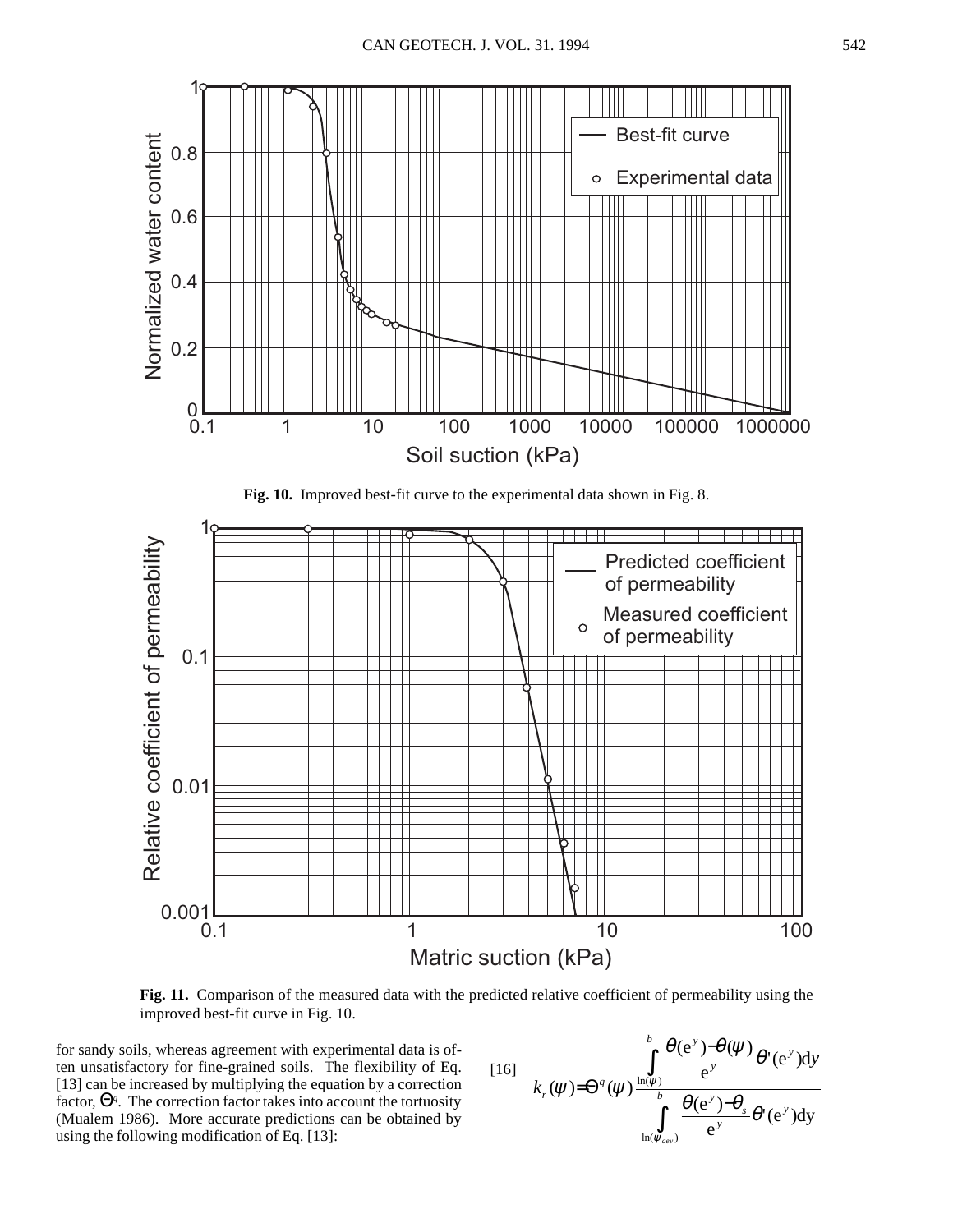

**Fig. 12.** Best-fit curve to the experimental data for Yolo light clay (data from Moore 1939).



**Fig. 13.** Comparison of the predicted relative coefficient of permeability with the measured data for Yolo light clay (data from Moore 1939).

Based on the work by Kunze *et al*. (1968), the value of the power *q* is equal to 1.

## **Application in engineering practice**

The flow of water through saturated-unsaturated soils is of primary significance is an increasing number of engineering problems. The design of earth dams or tailings impoundments require flow models to describe the flow in the saturated-unsaturated zones

under various boundary and soil conditions. Resource development and waste management are two examples where a rational approach to seepage analysis is needed. Recent developments in the area of unsaturated soils offer the appropriate concepts and technology for a detailed study of seepage through unsaturated soils. With the aid of digital computers, numerical methods, such as the finite-difference and finite-element methods, can be applied to solve the complex differential equations for saturated-unsaturated flow.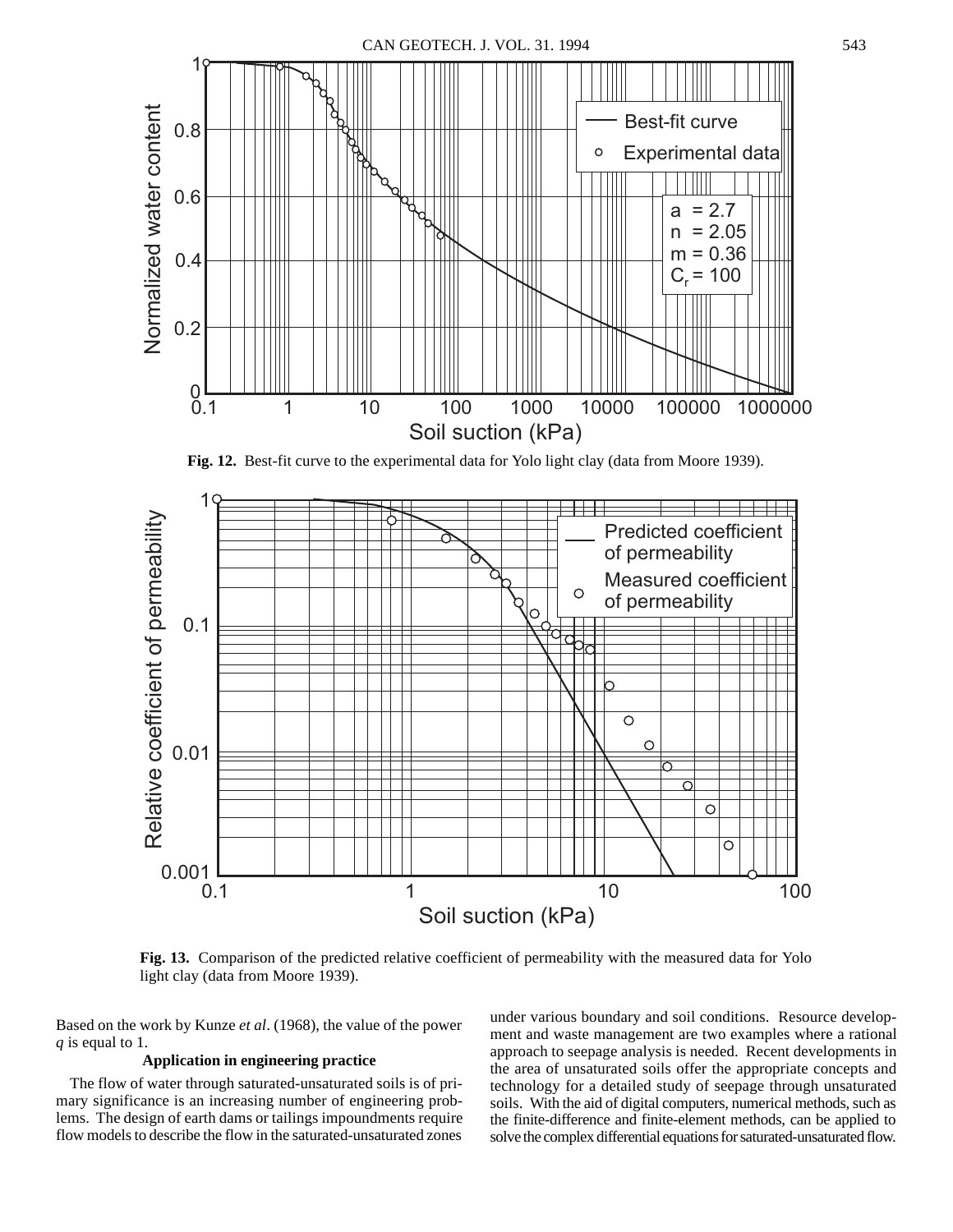

**Fig. 14.** Best-fit curves to the experimental data for Guelph loam (data from Elrick and Bowmann 1964).



**Fig. 15.** Comparison of the predicted coefficient of permeability with the measured data for Guelph loam (data from Elrick and Bowmann 1964).

## 545344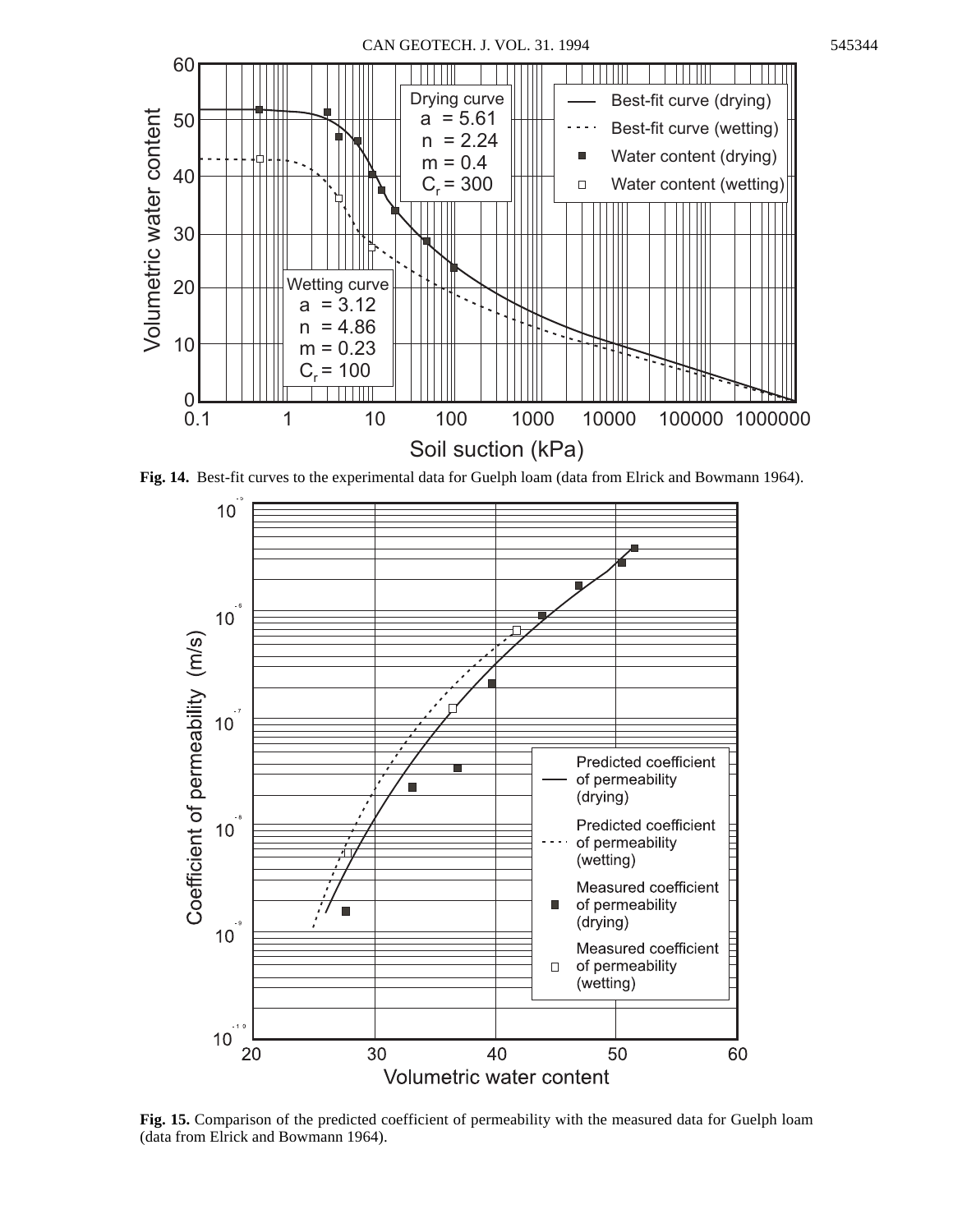The fundamental equation that governs the flow of water in a

saturated-unsaturated soil is as follows:

$$
\begin{aligned} \left[17\right] \frac{\partial}{\partial x} \left(k_x(\psi) \frac{\partial}{\partial x} - h\right) \frac{\partial}{\partial y} \left(k_y(\psi) \frac{\partial}{\partial y} - h\right) \frac{\partial}{\partial z} \left(k_z(\psi) \frac{\partial}{\partial z} - h\right) \\ + q = \frac{\partial \theta}{\partial t} \end{aligned}
$$

where:

*h* is the total fluid head,

 $k_{\rm x}$ ,  $k_{\rm y}$ are the material properties (permeability) in

the *x*, *y*, and *z* directions, respectively,

*q* is the applied external boundary flux,

 $\theta$  is the volumetric water content, and

*t* is the time.

To model the flow of water in an unsaturated soil, it is necessary to define the relationship between the coefficient of permeability and soil suction. One method of defining this relationship is to use one of the empirical equations listed in Tables 1 and 2 (for example, the equation proposed by Gardner 1958). As pointed out earlier, this method requires measured data for the permeability function to determine the parameters in the permeability equation. Since establishing the soil-water characteristic curve is generally not as difficult nor demanding as measuring the coefficient of permeability at various suction levels, the task of defining the permeability function can be simplified by calculating the coefficient of permeability from the soil-water characteristic curve using the procedure proposed in this paper. In other words, the prediction procedure proposed in this paper has become part of the seepage modeling program.

### **Conclusions**

The numerical results predicted using the procedure proposed in this paper show good agreement with the published data on measured coefficients of permeability for unsaturated soils. The equation for the soil-water characteristic curve proposed by Fredlund and Xing (1994) was found to be effective in the prediction of the coefficient of permeability for unsaturated soils. In the case where experimental soil-water characteristic data are not available in the high-suction range, this equation can be used to estimate the soilwater characteristic behaviour in this range.

The procedure proposed in this paper for predicting the unsaturated coefficient of permeability does not require a knowledge of the residual water content of the soil under consideration. Since the residual water content is assumed to be zero for all soils, the normalized water content is identical to the degree of saturation and, therefore, the proposed procedure for the prediction of the unsaturated coefficient of permeability is valid for all three variables describing water content in a soil (i.e., volumetric water content, gravimetric water content, and degree of saturation). The predicted curve for the coefficient of permeability is sensitive to the soil-water characteristic curve. Therefore, an accurate description of the soil-water characteristic behavior is essential to the prediction of the coefficient of permeability. A modification of the procedure (i.e., Eq. [16]) is suggested to increase the accuracy of the prediction of the coefficient of permeability. This modification combines Eq. [13] and the empirical equation proposed by Averjanov (1950) in Table 1.

**Averjanov, S.F. 1950.** About permeability of subsurface soils in case of incomplete saturation. *In* English Collection, Vol. 7. As quoted by P. Ya Palubarinova, 1962. The theory of ground water movement (English translation by I.M. Roger DeWiest. Princeton University Press, Princeton, NJ), pp. 19-21.

**Brooks, R.H., and Corey, A.T. 1964.** Hydraulic properties of porous media. Colorado State University Hydrology Paper, Fort Collins, Nr. 3, Vol. 27, March.

**Burdine, N.T. 1953.** Relative permeability calculation size distribution data. Transactions of the American Institute of Mining. Metallurgical, and Petroleum Engineers, **198**: 71-78.

**Campbell, J.D. 1973.** Pore pressures and volume changes in unsaturated soils. Ph.D. thesis, University of Illinois at Urbana-Champaign, Urbana-Champaign, ILL.

**Childs, E.C., and Collis-George, G.N. 1950.** The permeability of porous materials. Proceedings, Royal Society of London, Series A. **201**: 392-405.

**Croney, D., and Coleman. J.D. 1961.** Pore pressure and suction in soils. Proceedings, Conference on Pore Pressure and Suction in Soils. Butterworths, London, pp. 31-37.

**Davidson, J.M., Stone, L.R., Nielsen, D.R., and Larue, M.E. 1969.** Field measurement and use of soil-water properties. Water Resources Research, **5**: 1312-1321.

**Elrick, D.E., and Bowman, D.H. 1964.** Note on an improved apparatus for soil moisture flow measurements. Soil Science Society of America Proceedings, **28**: 450-453.

**Fredlund, D.G., and Xing, A. 1994.** Equations for the soil-water characteristic curve. Canadian Geotechnical Journal, **31**: 533-546. **Gardner, W.R. 1958.** Some steady state solutions of the unsaturated moisture flow equation with application to evaporation from a water table. Soil Science, **85**: 228-232.

**Kunze, R.J., Uehara, G., and Graham, K. 1968.** Factors important in the calculation of hydraulic conductivity. Soil Science Society of America Proceedings, **32**: 760-765.

**Marshall, T.J. 1958.** A relation between permeability and size distribution of pores. Journal of Soil Science, **9**:1-8.

Moore, R.E. 1939. Water conduction from shallow water tables. Hilgardia, **12**: 383-426.

**Mualem, Y. 1976***a***.** A new model for predicting the hydraulic conductivity of unsaturated porous media. Water Resources Research, **12**: 593-622.

**Mualem, Y. 1976***b***.** Hysteretical models for prediction of the hydraulic conductivity of unsaturated porous media. Water Resources Research, **12**: 1248-1254.

**Mualem, Y. 1986.** Hydraulic conductivity of unsaturated soils: prediction and formulas. *In* Methods of soil analysis. Part 1. Physical and mineralogical methods. Second edition. Agronomy. *Edited by* A. Klute. American Society of Agronomy, Inc. and Soil Science Society of America, Inc. Madison, WI, USA, pp. 799- 823.

**Richards, L.A. 1931.** Capillary conduction of liquids through porous medium. Physics. **1**: 318-333.

**Richards, L.A. 1952.** Water conducting and retaining properties of soils in relation to irrigation. Proceedings, International Symposium on Desert Research, Jerusalem, pp. 523-546.

**Richards, B.G. 1965.** Measurement of the free energy of soil moisture by the psychrometric technique using thermistors. *In* Moisture equilibria and moisture changes in soils beneath covered areas. *Edited by* G.D. Aitchison, Butterworths, Australia, pp. 39-46.

**Rijtema, P.E. 1965.** An analysis of actual evapotranspiration. Agricultural Research Reports (Wageningen), No. 659.

van Genuchten, M.T. 1980. A closed form equation for predicting the hydraulic conductivity of unsaturated soils. Soil Science Society of America Journal, **44**: 892-898.

**Wind, G.P. 1955.** Field experiment concerning capillary rise of moisture in heavy clay soil. Netherlands Journal of Agricultural Science, **3**: 60-69.